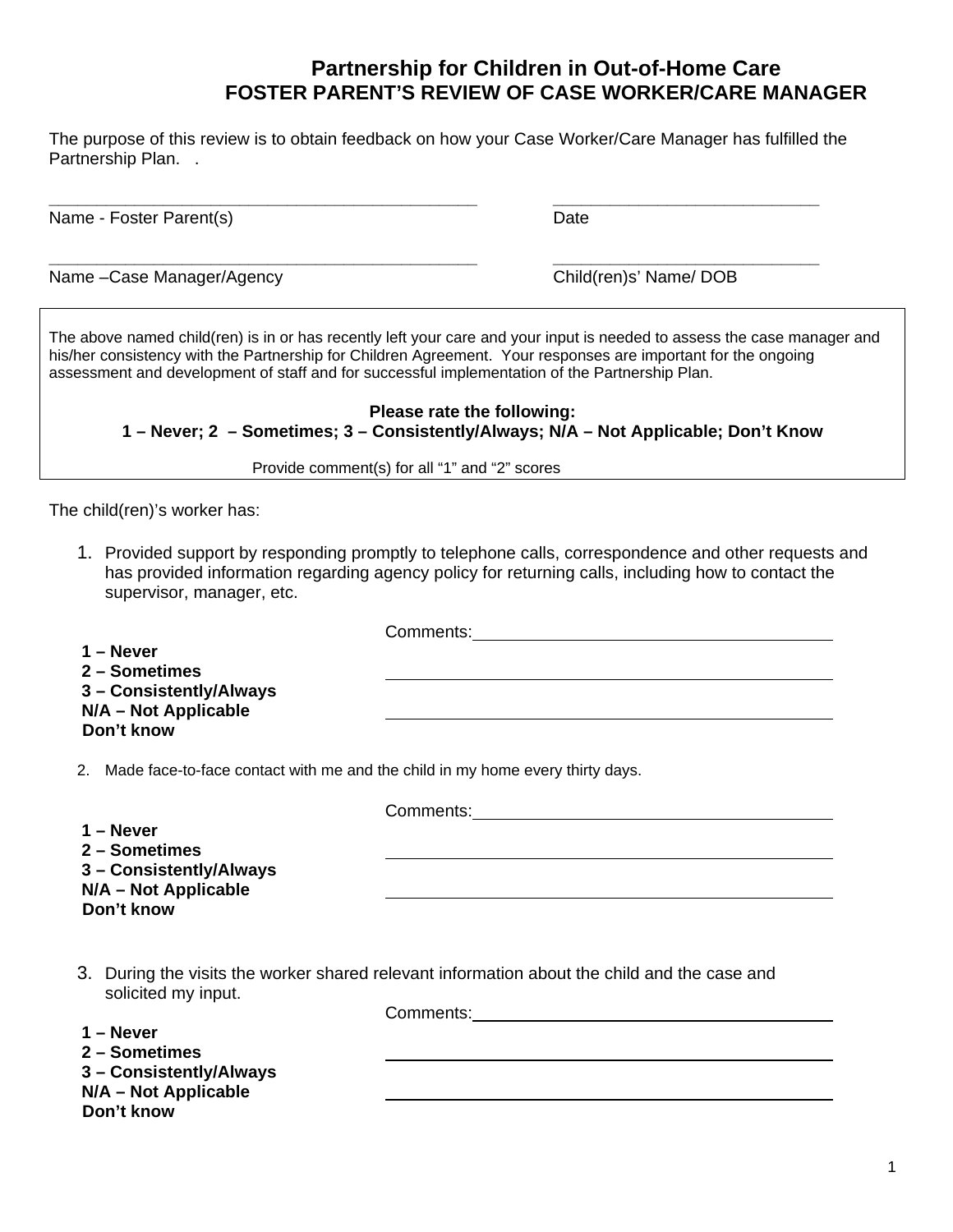4. Provided the names and phone numbers of staff who could be contacted in emergencies.

| $1 -$ Never<br>2 - Sometimes                    |                                                                                                                                                                                                  |
|-------------------------------------------------|--------------------------------------------------------------------------------------------------------------------------------------------------------------------------------------------------|
| 3 - Consistently/Always                         |                                                                                                                                                                                                  |
| N/A - Not Applicable<br>Don't know              |                                                                                                                                                                                                  |
|                                                 |                                                                                                                                                                                                  |
| 5.                                              | Provided basic information upon placement about the child upon placement.                                                                                                                        |
|                                                 |                                                                                                                                                                                                  |
| $1 -$ Never<br>2 - Sometimes                    |                                                                                                                                                                                                  |
| 3 - Consistently/Always<br>N/A - Not Applicable |                                                                                                                                                                                                  |
| Don't know                                      |                                                                                                                                                                                                  |
| placement.                                      | 6. Provided the Child Resource Record, including all available social, educational, medical and<br>legal information on each child upon the childs' placement or within 72 hours of each child's |
|                                                 | Comments: Comments:                                                                                                                                                                              |
| $1 -$ Never<br>2 - Sometimes                    |                                                                                                                                                                                                  |
| 3 - Consistently/Always                         |                                                                                                                                                                                                  |
| N/A - Not Applicable<br>Don't know              |                                                                                                                                                                                                  |
|                                                 | 7. Provided on-going social educational, medical and legal information as it became available.                                                                                                   |
|                                                 | Comments: Comments:                                                                                                                                                                              |
| $1 -$ Never<br>2 - Sometimes                    |                                                                                                                                                                                                  |
| 3 - Consistently/Always                         |                                                                                                                                                                                                  |
| N/A - Not Applicable<br>Don't know              |                                                                                                                                                                                                  |
|                                                 |                                                                                                                                                                                                  |
|                                                 | 8. Provided information/referral for any recommended counseling or training pertaining to the<br>child's special needs, emotional disturbances, developmental disability or other handicaps.     |
|                                                 |                                                                                                                                                                                                  |
| $1 -$ Never<br>2 - Sometimes                    |                                                                                                                                                                                                  |
| 3 - Consistently/Always                         |                                                                                                                                                                                                  |
| N/A - Not Applicable<br>Don't know              |                                                                                                                                                                                                  |
|                                                 |                                                                                                                                                                                                  |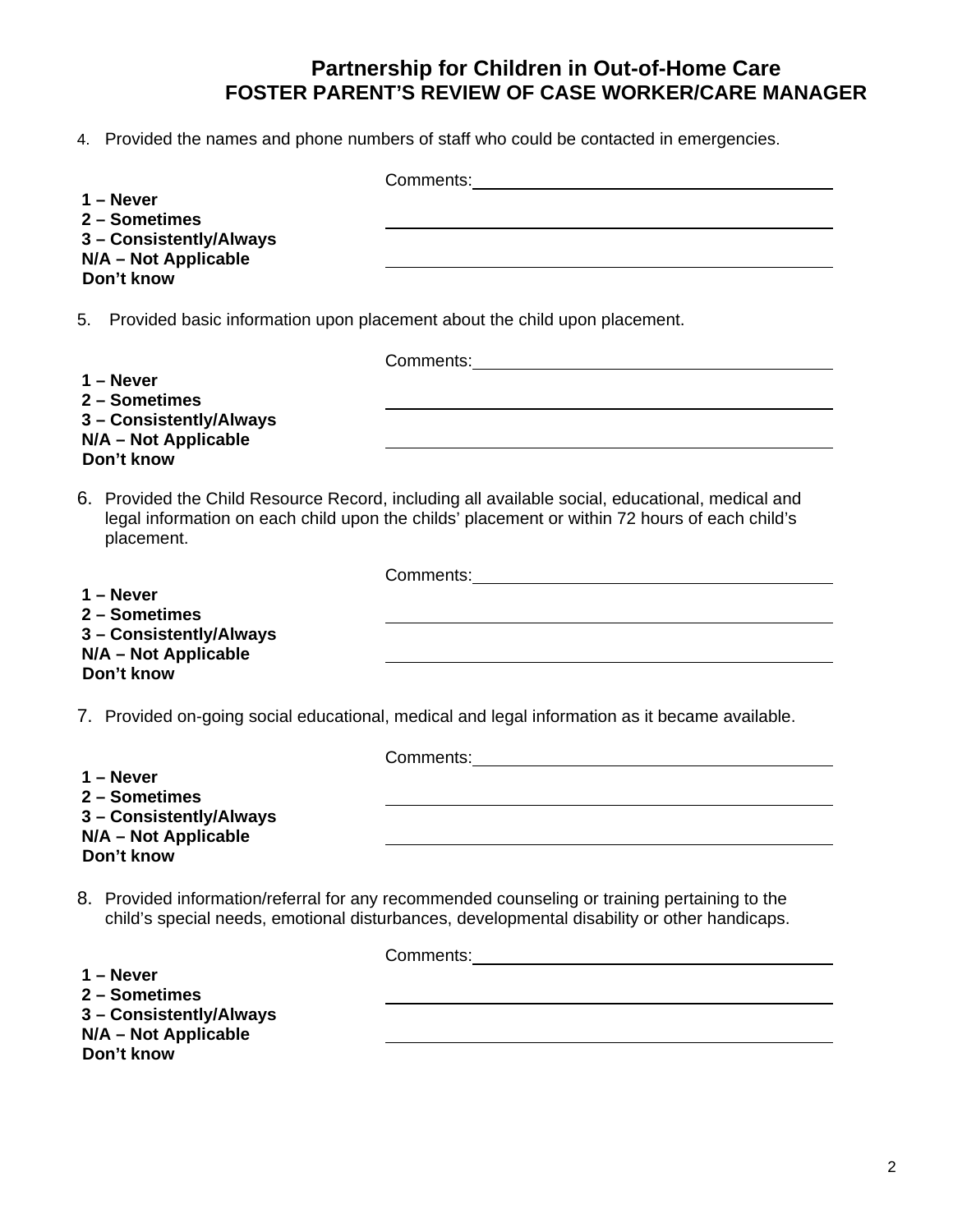9. Shared the child's Comprehensive Behavioral Health Assessment (CBHA) (recommendations) and provided referrals for recommended services.

| $1 -$ Never<br>2 - Sometimes                                  |                                                                                                                                                                                   |
|---------------------------------------------------------------|-----------------------------------------------------------------------------------------------------------------------------------------------------------------------------------|
| 3 - Consistently/Always<br>N/A - Not Applicable<br>Don't know |                                                                                                                                                                                   |
| of the plan and of case plan updates.                         | 10. Solicited my participation and input in developing the case plan, and provided me with copies                                                                                 |
|                                                               | <b>Comments:</b> Comments:                                                                                                                                                        |
| $1 -$ Never                                                   |                                                                                                                                                                                   |
| 2 - Sometimes<br>3 - Consistently/Always                      |                                                                                                                                                                                   |
| N/A - Not Applicable                                          |                                                                                                                                                                                   |
| Don't know                                                    |                                                                                                                                                                                   |
|                                                               | 11. Worked in partnership with me as a team member by recognizing my contributions, soliciting<br>my input, and keeping me regularly informed about all aspects of case progress. |
|                                                               |                                                                                                                                                                                   |
| $1 -$ Never<br>2 - Sometimes                                  |                                                                                                                                                                                   |
| 3 - Consistently/Always                                       |                                                                                                                                                                                   |
| N/A - Not Applicable                                          |                                                                                                                                                                                   |
| Don't know                                                    |                                                                                                                                                                                   |
| process.                                                      | 12. Worked with me in a respectful manner to solve problems and informed me of the grievance                                                                                      |
|                                                               |                                                                                                                                                                                   |
| $1 -$ Never                                                   |                                                                                                                                                                                   |
| 2 - Sometimes                                                 |                                                                                                                                                                                   |
|                                                               |                                                                                                                                                                                   |
| 3 - Consistently/Always<br>N/A - Not Applicable               |                                                                                                                                                                                   |

13.When there has been a staff change, provided names and numbers of new staff who work with children in my home within two working days.

Comments:

**Don't know**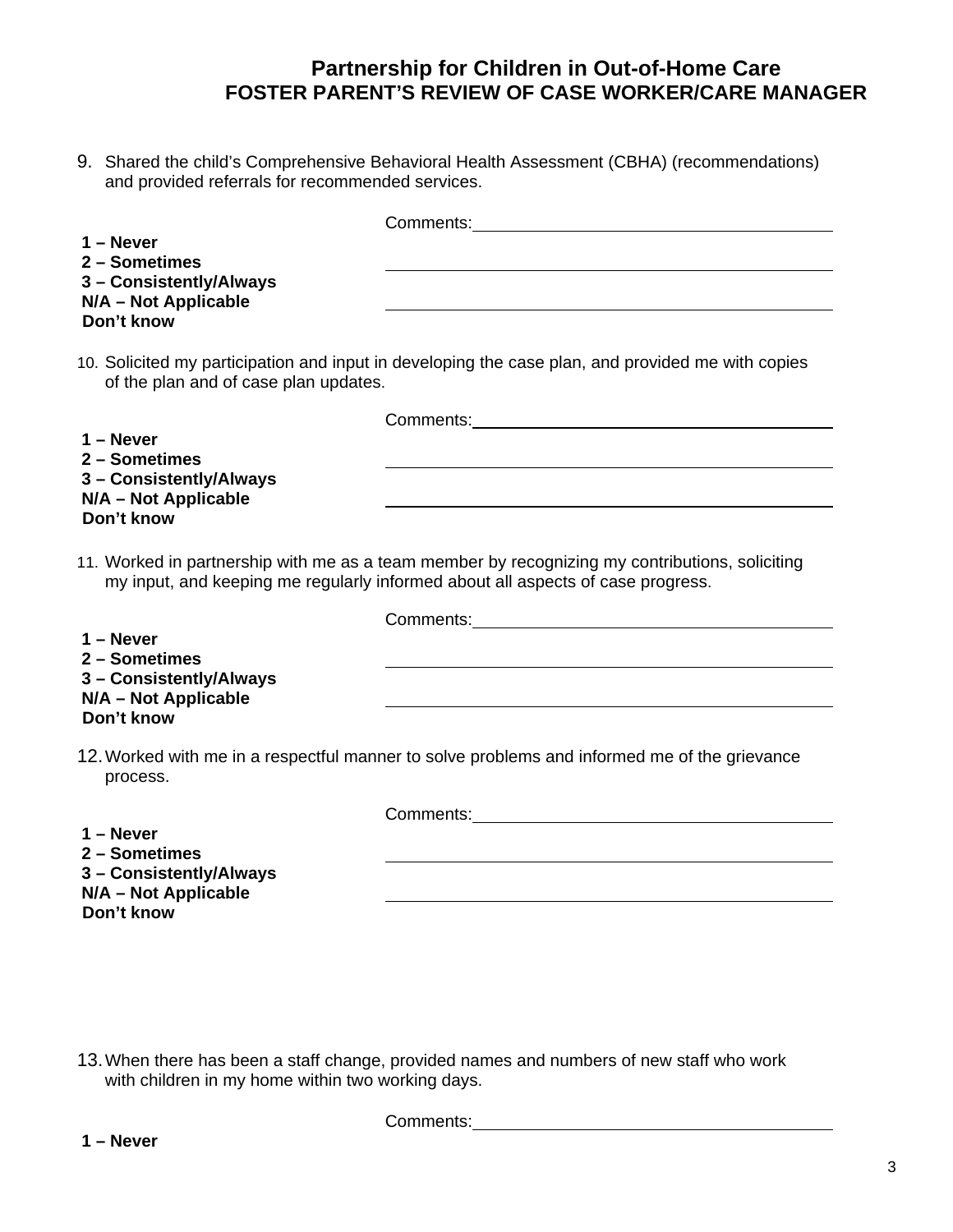| 2 - Sometimes<br>3 - Consistently/Always<br>N/A - Not Applicable<br>Don't know |                                                                                                                                                                                                                                |
|--------------------------------------------------------------------------------|--------------------------------------------------------------------------------------------------------------------------------------------------------------------------------------------------------------------------------|
| including by offering alternative methods of participation.                    | 14. Provided timely notice of all judicial reviews, administrative hearings and department staffings<br>regarding the child(ren) placed in my home and has encouraged my input and/or attendance                               |
|                                                                                |                                                                                                                                                                                                                                |
| $1 -$ Never                                                                    |                                                                                                                                                                                                                                |
| 2 - Sometimes<br>3 - Consistently/Always<br>N/A - Not Applicable<br>Don't know |                                                                                                                                                                                                                                |
| and possible impact on behavior.                                               | 15. Provided routine and specially requested information, supervision and assistance that was<br>helpful in caring for the child. This includes information on the child's traumatic experiences<br>Comments: <u>comments:</u> |
| $1 -$ Never<br>2 - Sometimes                                                   |                                                                                                                                                                                                                                |
| 3 - Consistently/Always<br>N/A - Not Applicable                                |                                                                                                                                                                                                                                |
| Don't know                                                                     |                                                                                                                                                                                                                                |
| their parenting skills and provided needed support.                            | 16. Partnered with me to develop a plan (approach) to work with the birth family, promote<br>connections, schedule visits, identify mentoring opportunities to assist the family and improve                                   |
|                                                                                | Comments: Executive Comments:                                                                                                                                                                                                  |
| $1 -$ Never                                                                    |                                                                                                                                                                                                                                |
| 2 - Sometimes<br>3 - Consistently/Always                                       |                                                                                                                                                                                                                                |
| N/A - Not Applicable                                                           |                                                                                                                                                                                                                                |
| Don't know                                                                     |                                                                                                                                                                                                                                |

17.Took reasonable timely steps toward permanency goal of the child's case plan, i.e., reunification, adoption, or independent living in a timely manner.

Comments: Comments: Comments: Comments: Comments: Comments: Comments: Comments: Comments: Comments: Comments: Comments: Comments: Comments: Comments: Comments: Comments: Comments: Comments: Comments: Comments: Comments: Co **1 – Never 2 – Sometimes 3 – Consistently/Always N/A – Not Applicable Don't know**